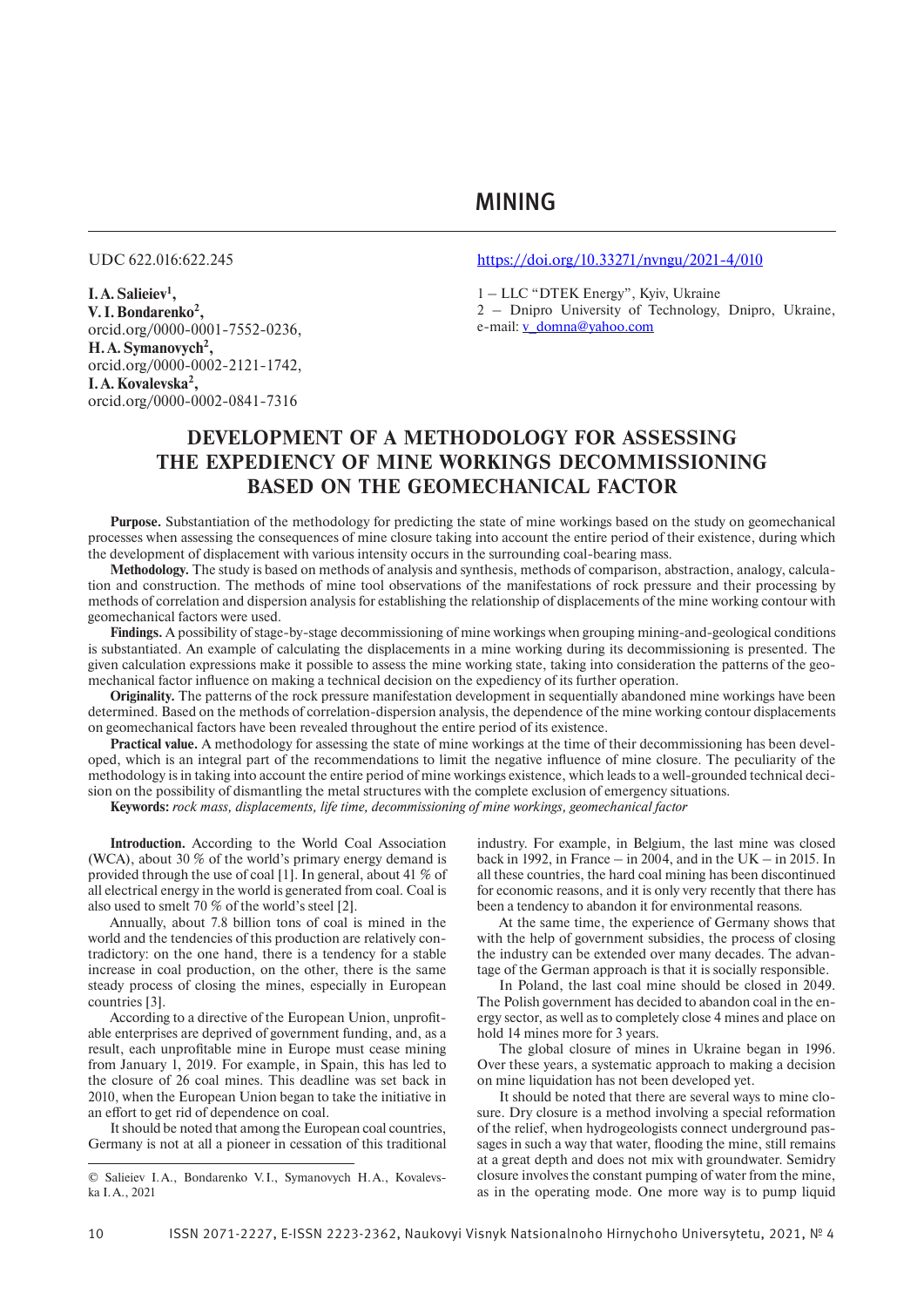glass, concrete or sand into the mine to avoid subsidence of the bottom, but it is quite expensive and is only justified if there is a city above the mine. There is also the so-called wet closure – this is a simple flooding of a mine with water that is constantly pumped out during its operation [4, 5].

One of the examples is the experience of DTEK Pavlohradvuhillia PRJSC. The decision to close М.І.Stashkova mine in 2020 was influenced by the technical-and-economic performance of the mine: the load on the stope face decreases, labour productivity decreases, the cost of finished coal products increases, and the financial condition of the mine deteriorates. In addition, there are almost no commercial reserves left on the mine's balance sheet. It has just been mined out. Also, until 2023, Blahodatna, Stepova, Samarska and Yuvileina mines are planned to be closed.

To close mines in this region, it is necessary to develop a hydrogeological and socio-economic prediction for the region, substantiate the phased mine closure, linking it with funding opportunities, as well as to improve the legal/regulatory framework and study environmental problems [6].

A detailed analysis of publication [7] indicates that there are no works which consistently present the theory for substantiating the organizational and technical measures to liquidate the unpromising coal enterprises, taking into account environmental risk.

The published scientific works present the research results of the individual technogenic factors impact. Thus, A.V.Mokhov, A.N. Petrov, Yu.A. Norvatov, D.I. Saveliev and D.Kirner study only hydrogeological aspects, thereby narrowing the range of issues that need to be resolved for obtaining complete objective information. Other scientists assess geomechanical phenomena in the rock mass [8, 9]. In a number of scientific works, the influence of objects of mine surface complex on the natural environment is studied in detail [10, 11].

In the work [12], an attempt is made to assess the probability of various types of damage arising as a result of the coal mine liquidation in the zones of their large-scale closure.

Based on the analysis of the research and monitoring work results [13], it has been found that the cessation of mining does not mean a simultaneous cessation of impacts on the environmental components.

With the purpose of comprehensive assessment of the ecological-and-economic efficiency of options for reducing the negative environmental consequences of the coal mine closure, an economic and mathematical model has been developed [14] with the target function of minimizing the total ecological-and-economic costs.

The work [15] presents an economic substantiation and assessment of expert decisions on the expediency of closing extremely unprofitable mines that do not have prospects for further development, which is essential for the economy of the coal mining industry.

Mine closure is a lengthy process that requires an assessment of all the risks involved [16]. The problem of mining water management also is very actual [17, 18]. All risks are interconnected and, therefore, an integrated approach is needed to minimize them. Firstly, it is necessary to determine what causes the risks. Secondly, it is necessary to develop measures to prevent or minimize their occurrence [19].

Of course, it is impossible to consider all risk groups within the framework of one study and give recommendations on how to minimize the negative consequences of a mine closure. Therefore, this work studies one of three main factors, namely geomechanical, which forms the rock pressure manifestations in underground mine workings and determines the expediency and safety of their phased decommissioning.

**Approaches to assessing the expediency of phased decommissioning of mine workings at operating mines.** The operation of many mine workings has been stopped for a long period of time, their state (where it is still possible) is examined extremely rarely, which is associated with a considerable risk of such

works. Therefore, predicting the state of mine workings on the basis of existing regulatory-technical documentation and the study on geomechanical processes is of particular relevance.

The concept of "comprehensive substantiation" provides for predicting the rock pressure manifestations in the mine working for the period from the beginning of its development to the present moment using various methods of both the industry level [20] and predicting methods developed at Dnipro University of Technology at the Department of Mining Engineering and Education [21, 22]. If to consider the task set from different positions, it is possible to increase the reliability of the predictive assessment of the mine working state at the current time.

As an example of a mine working to be decommissioned, the Pivdennyi passage of slope No. 2 of the  $K_8^l$  seam, 310 m horizon, mined-out in 1979 at Belitska mine of Dobropilska Mine Administration and since that moment its period of existence has been 41 years. The depth of the Pivdennyi passage location (in accordance with the extract from the mine working plan of the  $K_8^l$  seam, 550 m horizon) varies in the main range of 310–400 m; when performing mining-engineering calculations, the average depth  $H = 360$  m was taken.

When surveying the state of mine workings of the  $K_8^l$  seam in the Pivdennyi passage (10/20/2006), the following was revealed: progressing corrosion of the support metal; rupture of yielding joists of the frame with their critical plastic deformations in the form of bending and buckling of a special profile; in some places, there are border rock falls to a depth of 3–5 m; the residual cross-sectional area of the mine working is 3.4–  $5.8 \text{ m}^2$ . As a result, the general technical state of the mine working was declared as unsatisfactory. In this regard, it is quite fair to assume a further deterioration in the state of the Pivdennyi passage for the past 14 years after its survey in 2006.

**Mining-and-geological characteristics of the host rocks.**  According to a general preliminary assessment, the host rocks state can be characterized as moderately stable, but the presence of factors weakening the rock in the form of water cut, moisture saturation and the presence of textural disturbances (stratification, fracturing, individual inclusions) suggests rather intense rock pressure manifestations in the Pivdennyi passage. In addition, it is necessary to take into account the rheological factor influence of the lithotypes behaviour, especially argillite and siltstones in a moisture-saturated state. The rheological factor in the form of a deformation creep of rocks has already been implicitly included into the main calculation provisions of the normative methodology.

The Pivdennyi passage contour displacements are calculated by the methodology [21, 22]. The fundamental differences between the methodology for predicting the rock pressure manifestations from the normative one are as follows (for the conditions of maintaining mine working outside the zone of stope operations impact).

Firstly, there are displacements in a number of the contour sections, which are fundamental in terms of assessing the operational state of mine working.

Secondly, the methodology is based on the results of extensive studies on the stress-strain state of the surrounding mass and support, the behaviour of which is described by the full diagram of the body deformation, that is, taking into account the stages of the rock weakening and loosening, and for metal – by the yield plateau and the subsequent segment of hardening. The Pivdennyi passage can be considered quite accessible for performing operations for dismantling the metal structures in the process of its decommissioning. This conclusion, based on calculations by the methodology [21], is quite consistent with the previous conclusion, formulated on the basis of calculations by the normative methodology. At the same time, mine instrumental observations unambiguously indicate the persistent process of deformation creep, which is recorded by the degree of displacement development along the contour of mine workings in many cases throughout the entire period of their operation (Fig. 1).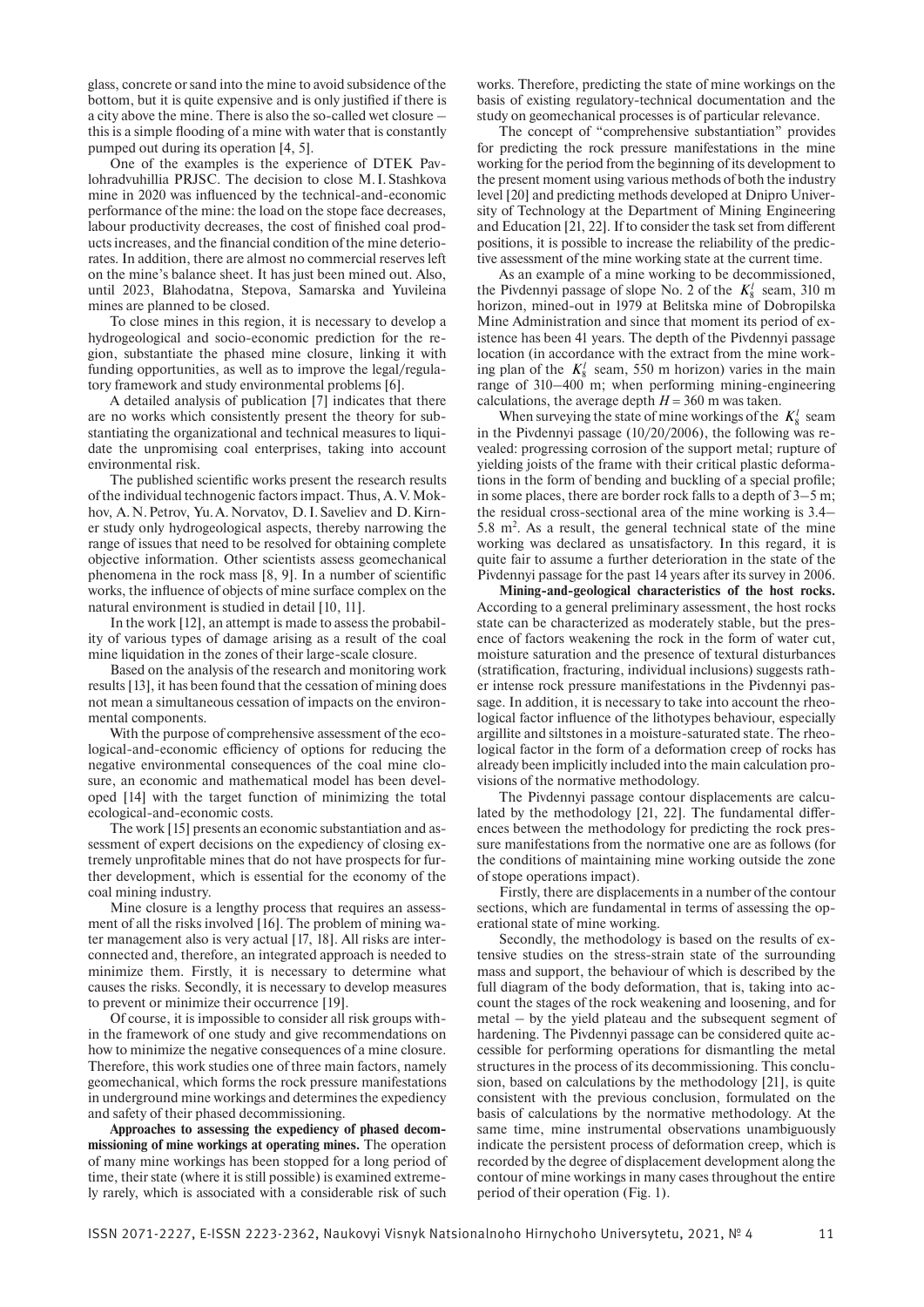

*Fig. 1. Development of the mine working contour displacements*

Therefore, we consider it expedient to assess the state of the Pivdennyi passage using the methodology [20].

The source data for performing calculations are the same. Then the displacements of the roof and bottom rocks for the first year of the Pivdennyi passage maintenance will be

$$
U^r = 391; U^b = 642.
$$

It should be reminded that the calculations performed relate to the initial period of the Pivdennyi passage operation, and our objective is to assess its 41-year state after its construction. For this purpose, the dependences of the methodology [20] are used for calculating the displacements in the roof  $U_t$ and bottom  $U_t^b$  for the entire period *t* of the mine working existence

$$
U_t^r = U^r + 365V_{st}(t-1)K_{ar};\tag{1}
$$

$$
U_t^b = U^b + 365V_{st}(t-1)K_{ar},
$$
 (2)

where  $t = 41$  years is the period of the Pivdennyi passage existence from the moment of its construction to the present time; *K<sub>ar</sub>* is the coefficient of influence of the cross-sectional area of the working on he displacement rocks.

By the (1, 2), we determine:  $U_t^r = 6891$  mm;  $U_t^b = 7142$  mm.

Thus, the total displacement of the roof and bottom rocks in the Pivdennyi passage over the period of its existence of 41 years not only indicates the complete destruction of the mine working, but also evidences a more than 4.6-fold excess of the adjacent mass displacements over the initial height of the Pivdennyi passage. The conclusion is obvious – the Pivdennyi passage of slope No. 2 of the  $K_8^l$  seam, 310 m horizon has definitely ceased to exist, which excludes any possibility of dismantling metal structures from this mine working.

Another approach to assessing the state of in-seam working, which is fundamentally different from the methodologies discussed above, is described in the work [22], where the problem of calculating its contour displacements is solved by conducting a computational experiment using the finite element method (FEM).

To take into account the rheological factor of the displacements development in the mine working rock contour in the time *t* of its maintenance, a visco-plastic physical model of the rocks behaviour is used, which in the FEM software is usually represented by a generalized creep equation of the form

$$
\varepsilon(t) = \varepsilon_{el} + a_1 \sigma^{\dot{a}_2} t^{a_3},
$$

where  $\varepsilon(t)$  is current relative rock deformation;  $\varepsilon_{el}$  is an elastic component of relative deformation;  $\sigma$  is principal stress when testing rock samples; *t* is rock deformation time (period for assessing the mine working state);  $a_1$ ,  $a_2$  and  $a_3$  are coefficients of approximation of experimentally determined creep diagrams in coordinates "ε–*t*".

Coefficients  $a_1$ ,  $a_2$  and  $a_3$  were determined using the methods of correlation-dispersion analysis based on experimental data from the Institute of Geotechnical Mechanics named by N.Poljakov of the National Academy of Sciences of Ukraine.

A fragment from the geomechanical model calculation is presented in Fig. 2 in the form of a curve of total displacements for the period of mine working operation  $t = 10$  years. In this case, the maximum roof subsidence is  $U_t^r = 1859$  mm, and the bottom upheaving is  $U_t^b = 1853$  mm. As can be seen, if it were not for periodic repair and restoration work, then according to this prediction, in 10 years, Pivdennyi passage would be completely unusable.

Proceeding from the applied use of numerical modelling in the noted areas of knowledge, the most important argument in favour of one method or another is taking into account the spectrum of natural and technological factors when solving the problem, which is assessed by engineering logic and is determined by the correctness degree of solutions. When substantiating the choice of the form for solving the problem, it is necessary to determine the characteristic features of the hydrogeomechanical processes that accompany the current mining operations and their gradual cessation when closing the mines.

Based on the analysis results of the existing ideas, problems and methods for their solution during the coal mine closure in the process of a general decrease in coal consumption, primarily in Europe, a number of main directions have been identified. These include three factors that should be studied (geomechanical, technological and hydrogeological ones), and limiting their negative impact will make it possible to successfully implement environmental, economic and social tasks on the territory of the coal-bearing regions of Ukraine.

**Substantiation of the approach and criteria for assessing the state of mine working for the entire period of its maintenance.** A peculiarity of the methodology takes into account the development of mine working contour displacements *U* in the time *t* of its maintenance, and this accounting is made in an explicit form, where the parameter *t* is included in the calculated expressions for determining the displacements *U*. If to plot the dependency graph of two parameters, then the function  $U(t)$  is a bilinear link consisting of two straight sections (Fig. 3). The first expresses the period of the mine working advance, when the most active displacement of the adjacent mass occurs at a distance of up to several hundred meters from the drifting face. The second linear section characterizes the process of decaying displacements of the mine working contour during the time of its maintenance.

To extend the recommendations for assessing the mine working state to a wide range of mining-and-geological conditions, the functions  $U^r(t)$ ,  $U^b(t)$  and  $U^s(t)$  are determined depending on the main geomechanical factors: the depth *H* of the mine working placement and the average calculated compressive resistance *R* of the adjacent coal-bearing mass.



*Fig. 2. Total displacements curve in the vicinity of a mine working*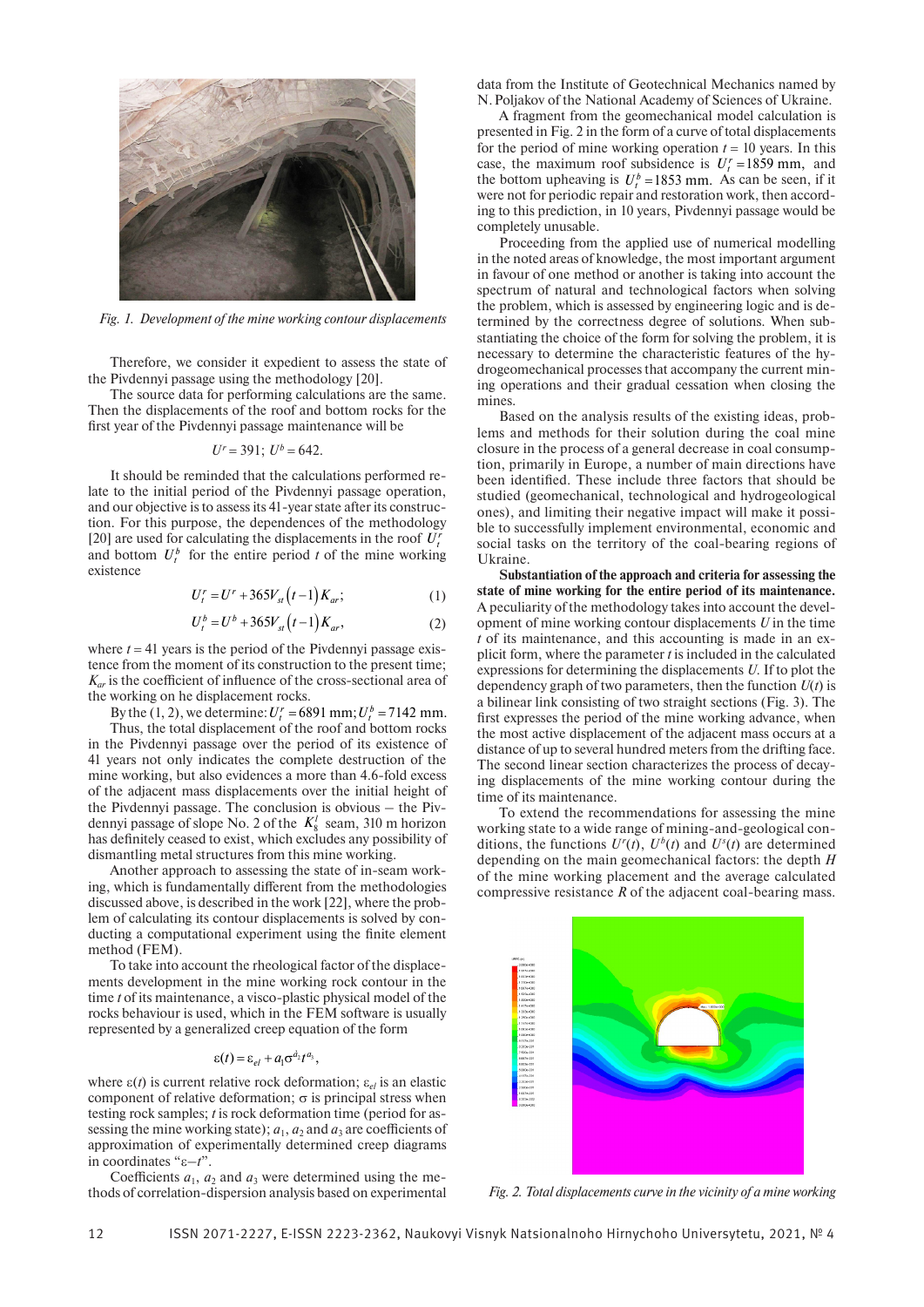

*Fig. 3. Graphical representation of the qualitative dependences of the U displacement development along the mine working contour in the time t of its maintenance:*

*1 – according to methodology; 2 and 3 – measurements of displacements during decaying and persistent creep, respectively;*   $U_{in}$  – initial conventionally instantaneous contour displacement in *the drifting face;*  $t_0$  – the duration of intense displacements, up to  $30-50$  days;  $t_{op}$  – time of mine working operation

This problem solution is complicated by the need for longterm instrumental observations of the rock pressure manifestations in a particular mine working, for which a new original methodology has been developed for constructing empirical dependences of its contour displacements development.

**Methodology for gathering information and presenting results.** The methodology is based on the results of mine instrumental observations of the rock pressure manifestations, their processing by methods of correlation-dispersion analysis for setting a link between the mine working contour displacements  $U^r(t)$ ,  $U^b(t)$ ,  $U^s(t)$  and geomechanical factors during the entire period of its existence.

More specifically, the methodology for predicting the mine working contour displacements for the entire period of its maintenance involves the sequential execution of a number of tasks with the following algorithm of actions.

1. A complex of mine workings is selected, for which a variety of geomechanical factors covers the entire range of their variation both in strength properties *R* of the adjacent coalbearing stratum and in depth *H* of placement.

2. The dependency graphs  $U^r(t)$ ,  $U^b(t)$ ,  $U^s(t)$  are plotted for each of the selected mine workings. If the mine working is still in operation, then additional measurements of its contour displacement are made for up to 4–6 months, but at different periods of its maintenance; in this case, repair and restoration work (for example, bottom ripping) must be taken into account, if it is carried out during the study period. As a result, discrete graphical dependences were obtained, corresponding to certain periods of maintaining mine working, as shown in Fig. 4, and in order to visually cover the entire period of its operation, a logarithmic time scale is used when plotting



*Fig. 4. Schematic representation of the methodology for plotting the graphs of the U displacement development along the mine working contour in the time t:*

*1 – discrete periods of fixing the displacements; 2 – generalized dependence U*(*t*)

graphs. Then, a generalizing graph (line *2*) of the *U*(*t*) dependence is plotted on discrete sections (line *1*) for each specific mine working.

3. The set of graphs *U*(*t*) is a source data base for the studied range of geomechanical factors *H* and *R* variation. The most reliable link function is determined by the generalizing graphical dependences using the methods of correlation-dispersion analysis

$$
U = \Phi(t),
$$

which (if appropriate information is available) is divided into several functions

$$
U^r = \Phi^r(t)
$$
  
\n
$$
U^b = \Phi^b(t)
$$
  
\n
$$
U^s = \Phi^s(t)
$$
  
\n
$$
U^{r,b} = \Phi^{r,b}(t)
$$

4. Using the methods of correlation-dispersion analysis, the patterns of link between the function  $U(t)$  parameters and the geomechanical factors *H* and *R*, are studied. For mine workings with approximately the same values of *H* and *R* (deviations up to 10 %), generalizing graphs are combined (line *2* in Fig. 4) and, thus, the amount of source information increases.

A combined representation of the patterns of link is used in the developed methodology (in the course of the analysis)

$$
U(t) = F(H, R)
$$

in the form of functional and graphical dependences.

5. Dependences (6) are grouped in two directions:

- peculiarities of the texture and properties of lithotypes composing the adjacent mass to a height (depth) of up to 20 m;

- peculiarities of the rheological properties of lithotypes, which determine the development of decaying and persistent creep in time *t*, which manifests itself in the form of displacements *U*(*t*) on the mine working contour.

6. The generalizing dependences *U*(*t*) are constructed based on the analysis results of mine measurements of a whole mine working group, characterized by different depths *H* of their placement and unequal value of the average calculated compressive resistance *R* of adjacent rock layers. To adequately generalize such experimental data obtained in different mine workings, it is necessary to introduce a criterion that ensures their joint consideration. This criterion is the *H*/*R* ratio of the geomechanical parameters *H* and *R*.

As an example, information has been collected on more than 160 mine workings. The analysis was performed for other mines, including DTEK Pavlohradvuhillia PRJSC. This made it possible, in the subsequent correlation-dispersion analysis of the sought patterns, to set aside the "uncharacteristic" cases (the calculation results of *H*/*R* and mine working contour displacements, which go beyond the generalized patterns). And a very extensive amount of the remaining source data provided a fairly close correlative relationship of the studied parameters.

**Analysis of the patterns of the mine working contour displacement development during its maintenance.** In accordance with p. 5 of the algorithm for the implementation of the proposed methodology, the patterns of *U* displacement development in the time *t* of the contour of various mine workings outside the zone of stope operations impact for the studied period of their maintenance have been grouped.

The first general criterion for grouping is the peculiarities of the texture and properties of the coal-bearing mass lithotypes adjacent to mine working. With respect to the mass texture, the following patterns of influence on the function *U*(*t*) were determined. In the medium-hard rocks (with compressive resistance in the sample  $\sigma_{compr} = 40-70 \text{ MPa}$ , mainly decaying creep takes place, and the function  $U(t)$  is selected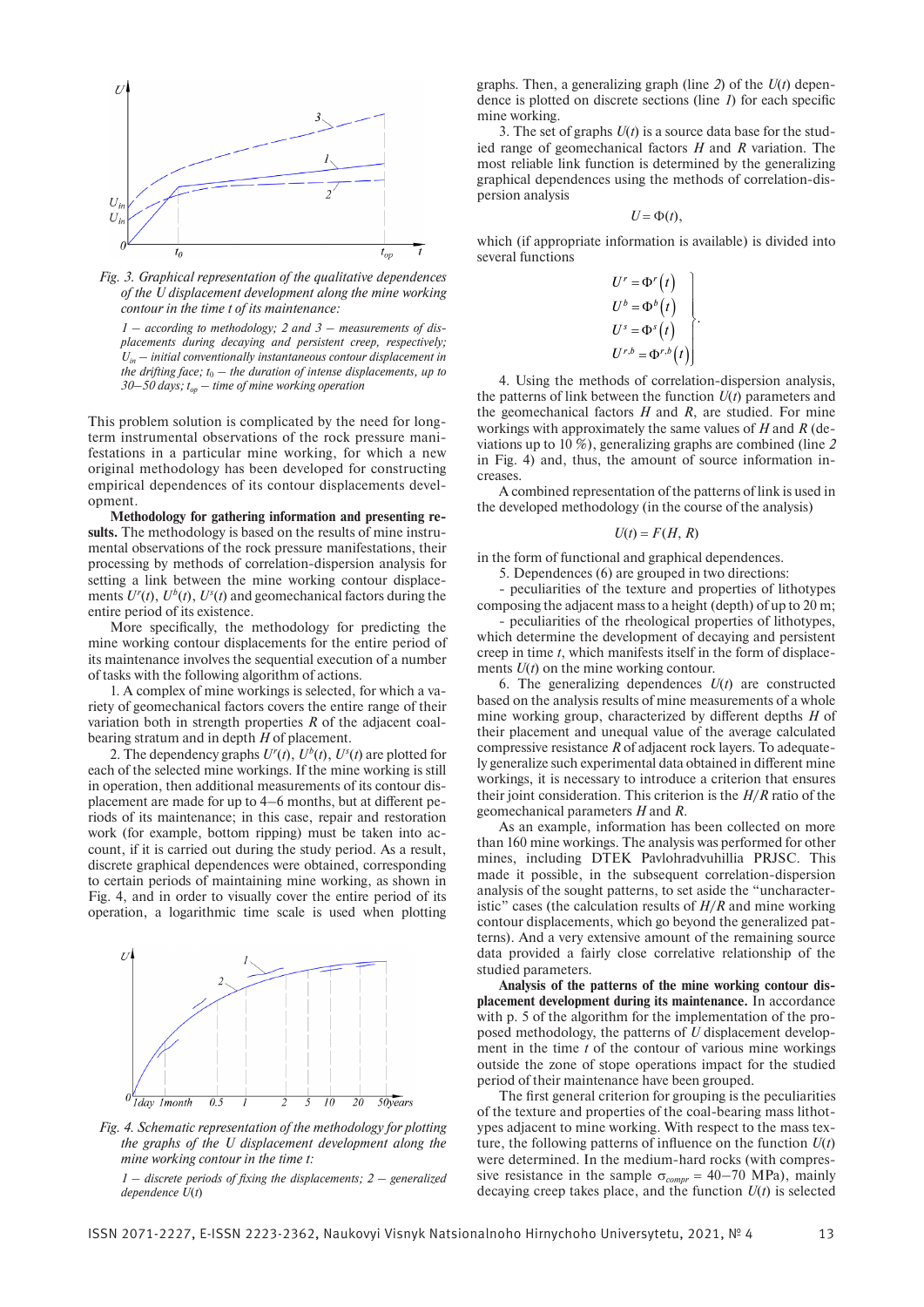similarly to graph *2* in Fig. 3. The period of time for the beginning of displacements  $t<sub>st</sub>$  stabilization is greater than the value of  $t_0$ , but it is different for different conditions (parameters *H* and *R*) of mine working maintenance, as shown in Fig. 5.

An example of the mine working contour displacements development with decaying creep (for the Western Donbas conditions) is shown in Fig. 6 and is characterized by the following peculiarities. First of all, it should be noted that for visual comparison, the generalized dependences *U*(*t*) for the same values of the geomechanical criterion  $H/R = 40$  m/ MPa and  $H/R = 20$  m/MPa are taken. Thus, at  $H/R = 40$  m/ MPa, the convergence of the roof and bottom over a long period of observations has reached  $U_l^{r,b} = 2350$  mm. Further measurements show the insignificant increment in the convergence  $U^{r,b}(t)$  and the indicated value can be considered as finite displacements. It was found that the roof and bottom convergence were stabilized almost 15 months later from the moment of mine working drivage and this is a significant difference in the Western Donbas geomechanical situation.

The determined patterns  $U^{r,b}(t)$  and  $U^{s}(t)$  form a database, which is studied by the methods of correlation-dispersion analysis and, as a result, the following empirical dependences of the link with the geomechanical criterion *H*/*R* were obtained (correlation coefficient 0.659–0.763)

$$
U_l^{r,b} = 5.87(H/R)^{1.6};
$$
  
\n
$$
U_l^s = 4.31(H/R)^{1.5};
$$
  
\n
$$
t_{st}^{r,b} = 2.9(H/R)^{0.47};
$$
  
\n
$$
t_{st}^s = 3.4(H/R)^{0.32}.
$$

As an example of the mine working contour displacement development with persistent deformation creep in the lithotypes enclosing mine working, Fig. 7 shows the dependency graphs (with account of the periodic bottom ripping) of  $U^{r,b}(t)$ and  $U^s(t)$  at the same values of the geomechanical criterion *H*/*R* obtained earlier in other mining-and-geological conditions.

There are two main differences between the  $U^{r,b}(t)$  and  $U^s(t)$  dependences from the previous ones (Fig. 6). Firstly, the mine working contour displacements  $U_{12}^{r,b}$  and even a



*Fig. 5. Generalized dependences of the increase in the U displacements of the mine working contour in the time t of its maintenance in the conditions of the Krasnoarmiiskyi coalbearing region: 1 – H*/*R* = 40 *m*/*MPa*; *2 – H*/*R* = 20 *m*/*MPa*; *Ur,b*(*t*)*, U<sup>s</sup>* (*t*)



*Fig. 6. Generalized dependences of the increase in the U displacements of the mine working contour in the time t of its maintenance in the Western Donbas conditions with a decaying deformation creep of the adjacent mass lithotypes:*

 $1 - H/R = 40$  *m*/*MPa*;  $2 - H/R = 20$  *m*/*MPa*;  $U^{r,b}(t)$ *,*  $U^{s}(t)$ 

year after its construction exceed those for the case of decaying deformation creep of lithotypes in the main range by 25–35 %. Secondly, the patterns of the displacement in-



*Fig. 7. Generalized dependences of the increase in the U displacements of the mine working contour in the time t of its maintenance in the Western Donbas conditions with a persistent deformation creep of the adjacent mass lithotypes:*

 $1 - H/R = 40$  *m*/*MPa*;  $2 - H/R = 20$  *m*/*MPa*;  $U^{r,b}(t)$ *,*  $U^{s}(t)$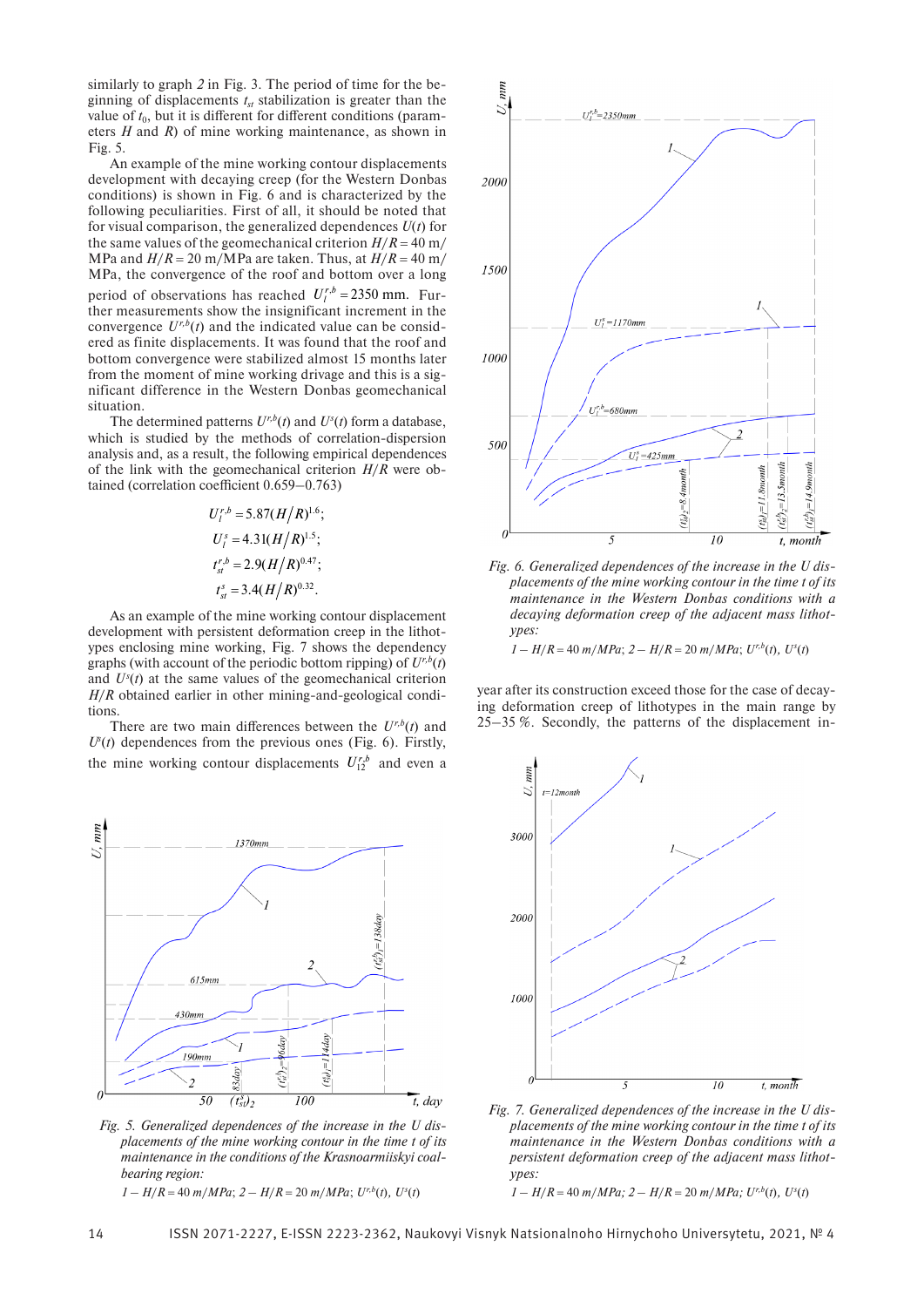crease in time are close to linear ones and are adequately described by linear link function with time *t* with a satisfactory error. As a result of the performed analysis of the graphic information complex, the following calculated dependences are proposed

$$
U^{r,b}(t) = U_{12}^{r,b} + V^{r,b}(t-12); \tag{3}
$$

$$
U_{12}^s(t) = U_{12}^s + V^s(t-12), \tag{4}
$$

where and are convergence of the roof and bottom, as well as the sides of mine working after 12 months after its construction;  $V^{r,b}$  and  $V^s$  are velocities of the roof, bottom and sides convergence of mine working during the period of time  $t > 12$  months; have dimensionality mm/month.

The parameters included in expressions (3, 4) were studied using the methods of correlation-dispersion analysis for obtaining empirical dependences of their quantitative relationship with the geomechanical criterion *H*/*R* (correlation coefficient 0.624–0.831)

$$
U_{12}^{r,b} = 5.33(H/R)^{1.7};
$$
  
\n
$$
U_{12}^{s} = 5.0(H/R)^{1.55};
$$
  
\n
$$
U^{r,b} = 0.55H/R - 0.8;
$$
  
\n
$$
V^{s} = 0.28H/R + 2.7.
$$

The calculation formulas for predicting the convergence of roof and bottom, as well as the sides of mine working have the following final form

$$
U^{r,b}(t) = 5.33(H/R)^{1.7} + (0.55H/R - 0.8)(t - 12);
$$
  

$$
U^{s}(t) = 5.0(H/R)^{1.55} + (0.28H/R + 2.7)(t - 12).
$$

Summing up the research results, it can be stated that the task of predicting the mine working contour displacements has in full been completed, which is as part of assessment of its operational state for making a decision on decommissioning of mine working with the removal of the support or the impossibility of these actions during the mine closure.

**Conclusions.** The methodology is an integral part of the program for a comprehensive assessment of the expediency of decommissioning mine workings with the removal of support during the mine closure in the Western Donbas and Chervonoarmiiskyi coal region. The methodology is intended to analyse the geomechanical situation by predicting the rock pressure manifestations in horizontal and inclined (low dip) mine workings, maintained outside the zone of stope operations impact at depths of up to 1000 m in the conditions of the Chervonoarmiiskyi coal region and Western Donbas. The parameters of the rock pressure manifestation in the form of rocks convergence in roof and bottom  $V^{r,b}$ , sides  $V^s$  of mine working and its residual cross-sectional area *Sres* are necessary criteria for making a technical decision on the expediency (or lack) of further mine working maintenance in conjunction with other technological and economic factors.

#### **References.**

**1.** Word Coal. (2020). *WCA comments on IEA Energy Technology Perspectives Report*. Retrieved from https://www.worldcoal.com/coal/14092020/ wca-comments-on-iea-energy-technology-perspectives-report/.

**2.** Ricketts, B. (2019). Eeurocoal. *Changing the face of coal: an outline strategic research agenda for future coal-related RTD in the European Union*. Retrieved from https://ec.europa.eu/energy/sites/ener/files/ documents/12.1\_euracoal.pdf.

**3.** Dubiński, J., Prusek, S., Turek, M., & Wachowicz, J. (2020). Hard Coal Production Competitiveness in Poland. *Journal of Mining Science*, (56), 322-330. https://doi.org/10.1134/S1062739120026806.

**4.** Grincheko, A.I., & Golovneva, H.E. (2019). Reusing underground mine space of closing mines. *Topical Issues of Rational Use of Natural Resources*, 615-621. https://doi.org/10.1201/9781003014638-20.

**5.** Galiyev, D.A., Uteshov, E.T., & Tekenova, A.T. (2020). Digitalization of technological and organizational processes of mining operations due to the implementation of the installation system and accounting the key indicators. *News of the National Academy of Sciences of the Republic of Kazakhstan*, *5*(443), 47-53.

**6.** Bondarenko, V., Kovalevska, I., Symanovych, H., Poimanov, S., & Pochepov, V. (2020). Method for optimizing the protecting pillars parameters in underground coal mining. *E3S Web of Conferences*, (166), 02009. https://doi.org/10.1051/e3sconf/202016602009.

**7.** Bondarenko, V., Symanovych, H., Barabash, M., Husiev, O., & Salieiev, I. (2020). Determining patterns of the geomechanical factors influence on the fastening system loading in the preparatory mine workings. *Mining of Mineral Deposits*, *14*(1), 44-50. https://doi. org/10.33271/mining14.01.044.

**8.** Malashkevych, D., Poimanov, S., Shypunov, S., & Yerisov, M. (2020). Comprehensive assessment of the mined coal quality and mining conditions in the Western Donbas mines. *E3S Web of Conferences*, (201), 01013. https://doi.org/10.1051/e3sconf/202020101013.

**9.** Lozynskyi, V., Medianyk, V., Saik, P., Rysbekov, K., & Demydov, M. (2020). Multivariate solutions for designing new levels of coal mines. *Rudarsko-Geološko-Naftni Zbornik*, *35*(2), 23-31. https://doi. org/10.17794/rgn.2020.2.3.

**10.** Petlovanyi, M., Malashkevych, D., Sai, K., & Zubko, S. (2020). Research into balance of rocks and underground cavities formation in the coal mine flowsheet when mining thin seams. *Mining of Mineral Deposits*, *14*(4), 66-81. https://doi.org/10.33271/mining14.04.066.

**11.** Kuanyshbekovna, M.M., Krupnik, L., Koptileuovich, Y.K., Mukhtar, E., & Roza, A. (2016). The system is "roof bolting-mountain". *International Journal of Applied Engineering Research*, *11*(21), 10454-10457.

**12.** Fomychov, V., Mamaikin, O., Demchenko, Y., Prykhorchuk, O., & Jarosz, J. (2018). Analysis of the efficiency of geomechanical model of mine working based on computational and field studies. *Mining of Mineral Dep*o*sits*, *12*(4), 46-55. https://doi.org/10.15407/mining12.04.046. **13.** *Annual reports of DTEK – integrated annual reports of financial and non-financial results* (2017). Retrieved from https://dtek.com/en/annual-report/.

**14.** Wills, B.A., & Finch, J.A. (2015). *Mineral Processing Technology*. Oxford: Butterworth-Heinemann. https://doi.org/10.1016/c2010-0-65478-2.

**15.** Dolzhikov, P., & Semiriagin, S. (2014). Investigations and technical decisions of the mining and ecological problems while closing coal mines. *Progressive Technologies of Coal, Coalbed Methane, and Ores Mining*, 159-164. https://doi.org/10.1201/b17547-27.

**16.** Medianyk, V., & Cherniaiev, O. (2018). Technological aspects of technogenic disturbance liquidation in the areas of coal-gas deposits development. *E3S Web of Conferences*, (60), 00037. https://doi. org/10.1051/e3sconf/20186000037.

**17.** Kolesnyk, V., Kulikova, D., & Kovrov, S. (2013). In-stream settling tank for effective mine water clarification. *Mining of Mineral Deposits*, 285-290. https://doi.org/10.1201/b16354-52.

**18.** Svetkina, O., Netiaga, O., & Tarasova, H. (2015). Sorbents of purify mine waters. *New Developments in Mining Engineering* 2015, 111-115. https://doi.org/10.1201/b19901-21.

**19.** Ilyashov, M., Diedich, I., & Nazimko, V. (2019). Prospective tendencies of coal mining risk management. *Mining of Mineral Deposits, 13*(1), 111-117. https://doi.org/10.33271/mining13.01.111.

**20.** Bizyaev, A.A., Voronkina, N.M., Savchenko, A.V., & Tsupov, M.N. (2019). Methodology for the non-contact determination of dangerously loaded zones in a mine array. *Ugol'*, (11), 27-31. https:// doi.org/10.18796/0041-5790-2019-11-27-31.

**21.** Bondarenko, V., Kovalevska, I., Symanovych, G., Sotskov, V., & Barabash, M. (2018). Geomechanics of interference between the operation modes of mine working support elements at their loading. *Mining Science*, (25), 219-235. https://doi.org/10.5277/msc182515.

**22.** Bondarenko, V., Kovalevska, I., Husiev, O., Snihur, V., & Salieiev, I. (2019). Concept of workings reuse with application of resourcesaving bolting systems. *E3S Web of Conferences*, (133), 02001. https:// doi.org/10.1051/e3sconf/201913302001.

# **Розробка методики оцінки доцільності ліквідації гірничих виробок за геомеханічним фактором**

I. А. Салєєв<sup>1</sup>, В. І. Бондаренко<sup>2</sup>, Г. А. Симанович<sup>2</sup>, *І.А.Ковалевська*<sup>2</sup>